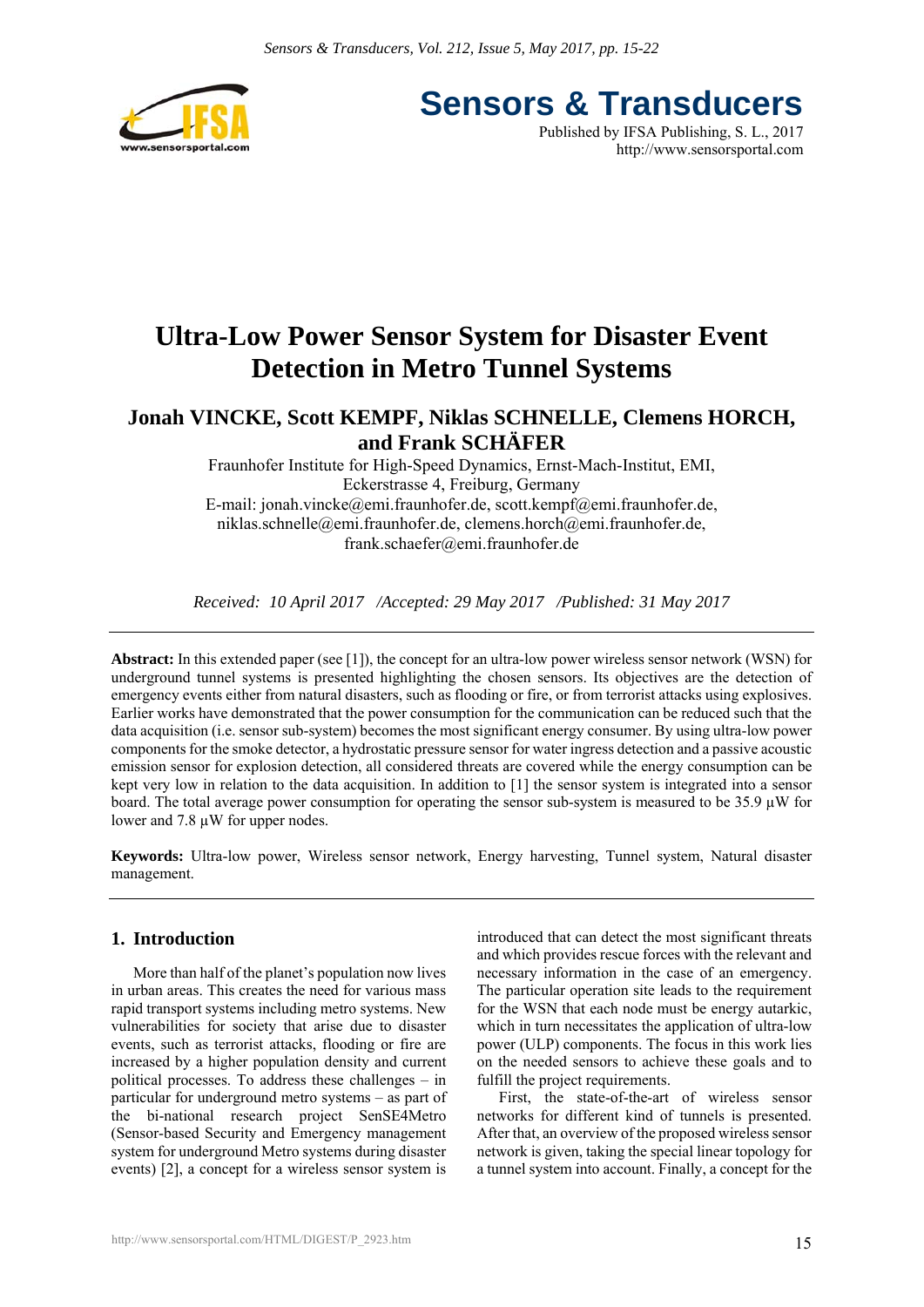needed sensors that can cover all addressed threats is presented that focuses on the power consumption and takes the applicability for a metro tunnel system into account. This includes the integration of the sensor subsystem into the sensor node and the test of the system. At the end, the presented results are discussed and a conclusion is taken.

#### **2. State-of-the-Art**

The use of wireless sensor networks for tunnel systems has been investigated in several works. Of the systems described, most are designed primarily for road tunnels [3-5] or mine tunnels [6-7]. Of the latter, some focus on the radio transmission in tunnels (e.g. D. Wu and H. Jiang) and others on special protocols designed to increase robustness against underground collapses [8]. Of the former, Ceriotti, |*et al.* present a WSN consisting of 40 nodes to monitor the light conditions of a 260 m long tunnel. Mottola, *et al.* compared the data of a traffic tunnel (here, railroad tunnels are proposed as analogous with the assessed road tunnel) with a WSN for a vineyard to make suggestions for the communication in road tunnels.

For underground rail tunnels, only a few works exist. Wischke, *et al.* [9] discuss the generation side of the energy autarkic nodes by proposing a vibration energy harvesting solution for maintaining the wireless sensor nodes in rail tunnels. Bennett, *et al.* [10] used MICAz boards as wireless sensor nodes to monitor cracks in a 170 m long part of the Prague Metro and in a 115 m long section of the London Metro. Sivaram Cheekiralla [11] used a WSN to monitor the deformation of a train tunnel during construction using 18 nodes using only a star topology.

Raza, *et al.* introduced a combination of an ULP wake-up receiver with model-based sensing to reduce the power consumption of the rail tunnel WSN by Ceriotti, *et al.* [3]. They simulated an increased lifetime of the nodes by a factor of over 2000 due to their method, which demonstrated the influence of a data model to reduce necessary data transmission and the use of a wake-up receiver.

The optimization of wireless communication in tunnel systems has been widely discussed. Especially Raza, *et al.* [12] showed that the power consumption of the data acquisition is of high interest as they reduced the power consumption of the communication drastically using a wake up receiver. Therefore, the focus of this paper lies on the conception of the sensor

system that is based on an initial layout and requirement specification for the WSN.

#### **3. Wireless Sensor Network**

For the purposes of defining the requirements of the WSN, an assessment of past terrorist attacks on underground, tunnel and rail infrastructure was performed [13]. The assessment results highlighted several distinct differences between attacks on underground systems as compared to above-ground networks, with respect to tactics and effectiveness (in terms of casualties). Ultimately, event scenarios were defined based on explosive and arson attacks targeting the trains and tunnels themselves. While the assessment also highlighted the threat of biological/chemical attacks, due to previous studies [14], these were explicitly omitted from the scope of the project.

Adding recent historical flooding in underground networks [Prague 2002, New York 2012] and accidents [Valencia 2006, Moscow 2014] the following events should be detected and the corresponding data acquired by the WSN:

- Train passage (positioning and movement);

- Fire (temperature and smoke presence);

- Explosion (impact peak pressure and specific impulse);

- Flooding (water presence and depth).

The combined data will be applied to determine danger levels and traversability of tunnel segments and to coordinate paths of access (rescue forces) and escape (passengers).

In order to acquire the necessary data above, sensors are positioned both at ground and ceiling level and all along the tunnel segment. It was decided that the implementation would be performed as a parallel linear topology (as shown in Fig. 1) with cable wired master nodes at each metro station that work as a gateway to the control center. The topology provides added robustness via path redundancy, as both nodes can be used to forward messages. Using two parallel strings of nodes the upper nodes can be used to measure smoke and impact pressure using a wind energy harvester as their power source. The lower nodes on the other hand measure water ingress and ambient temperature and they are powered using a piezoelectric vibration energy harvester attached to a rail.



**Fig. 1.** Applied WSN topology in underground tunnel.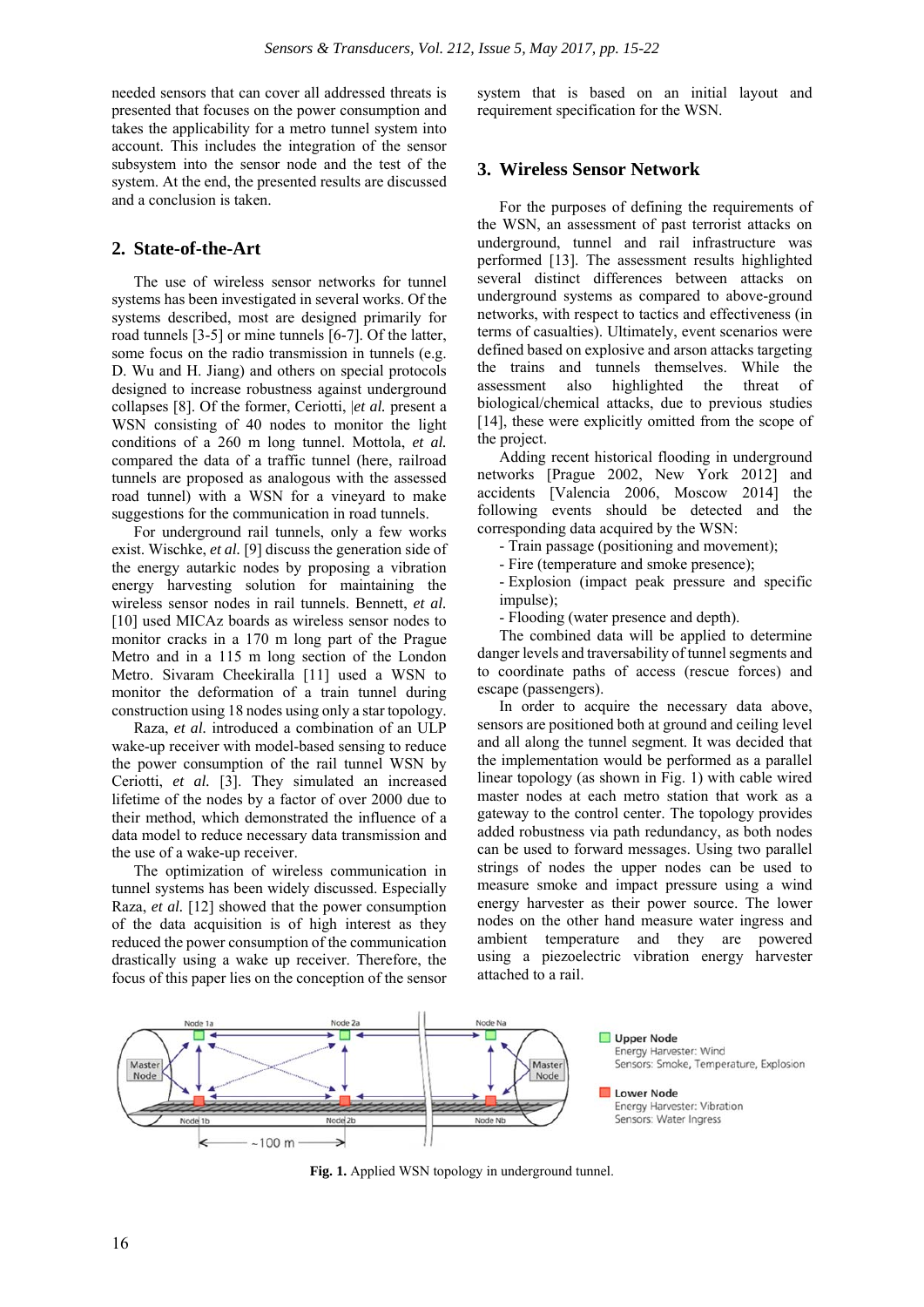In standard (non-emergency) operation, situational status messages are transmitted during train passage events, which means the energy required for data acquisition and transmission is provided directly via energy harvesting processes. For emergency event detection, an energy storage system is provided to ensure a constant power supply.

Its relatively long path lengths however require special tuning and adaptation of routing algorithms. While classic tree based routing protocols, such as Contiki Collect or CTP [15], can in principle be applied directly, nodes at the end of long paths would have to forward all the messages generated by preceding nodes in the path thus creating significant load and using disproportionally more energy. To counter this, modifications are applied to the Contiki Collect protocol. One modification allows data from different nodes to be combined or filtered so as to only forward messages for significant changes instead of simply forwarding all generated data towards the nearest gateway. This also allows nodes to detect when upstream nodes detect an event allowing the network to increase its measurement and forwarding frequencies on demand. Additionally changes are implemented enabling longer paths and passive nonforwarding nodes, which can dynamically switch to a forwarding role when an ongoing situation is detected. This however remains an area of active research and development.

Modifications to the Contiki Collect protocol as well as the uncommonly long path lengths have been evaluated in simulations using the Cooja simulation framework where dozens of nodes can be tested without time intensive reflashing. Additionally tests have been performed on real hardware using SensorTag boards which use the same chip in a convenient package. Development in this area remains ongoing as prototype boards and tunnel testing opportunities become available.

For all nodes, the CC2650 from Texas Instruments is chosen as the MCU due to its very low power consumption and integrated RF module.

#### **4. Sensors**

To achieve low power consumption, a holistic concept has been developed. This includes the application of modern ultra-low power sensors, enabled only when necessary, as well as the reapplication of the same sensors for various disaster events if possible. The precision of the sensors is of less importance in contrast to the power consumption. A robust detection of a dangerous event is sufficient.

#### **4.1. Water Ingress**

There are several methods for the detection of water ingress and determination of the resulting water level. These vary from mechanical solutions using floats to change a resistance, a capacitance or to close

a contact to pure capacitance or resistance measurements as well as hydrostatic, ultrasonic and radar methods. Many can be realized with an ultra-low power consumption but vary with respect to their robustness, dependence on the medium and the tunnel's shape.

Mechanical solutions have the disadvantage that their dimensions need to be in the same range as the measurable water level and that their shapes are limited. On the other hand they are independent from the media and can be realized as ultra-low power systems.

Optical or ultrasound distance sensors are not dependent on such limitations nor on the media or the shape of the tunnel. But they lack on the measurable distance and power consumption. As an example the infrared distance sensor GP2Y0A710 from Sharp needs above 1 mW for one measurement every 5 seconds while only covering a distance of up to 5 m. Ultrasonic sensors that can measure distances of up to 8 m or more have commonly a power consumption of over 1 Watt during operation and need several hundreds of milliseconds until the first measurement is possible. As an example the UC30-2 from SICK needs up to 1.2 W for approximately 450 ms until a measurement can take place. Sensors for smaller distances such as the LV-MaxSonar-EZ have a power consumption of about 10mW for half a second for a measurable distance of 6.45 m.

Of the other solutions, measuring the hydrostatic pressure seems most promising for achieving very low power consumption. Here the pressure caused by the water ingress at the bottom of the tunnel has to be measured as well as that above the water level. The disadvantage of this principle is that calculating the water depth according to the induced pressure difference is dependent on the mediums density by design. Also, the system's robustness in a harsh environment such as an underground tunnel has to be investigated. Since passing trains induce pressure disturbance, the measurement has to be adjusted during train passage events. As an example simulations [16] have shown that a train with a crosssectional area of 8 m² in a 5 m high tunnel with a speed of 200 km/h creates a pressure difference (in time) of up to 1.36 kPa in the tunnel. If this would be measured as the spatial pressure difference it would be equivalent to a water level of 138.7 mm. How the pressure is disturbed exactly over the cross section and over the time in a real tunnel has to be investigated in further works.

Because of the independence on the tunnel's shape, the water ingress detection will be based on measuring the pressure induced by the water. Since in most cases the media will be ground water the density of the media will be similar in most cases and therefore the dependence of the system on the media can be neglected. The sensors will be located at the wall. The pressure at the bottom of the tunnel is measured using a tube mounted to the wall that is connected to one of the sensors and goes to the ground as shown in Fig. 2. Using two MS5806 pressure sensors, water levels of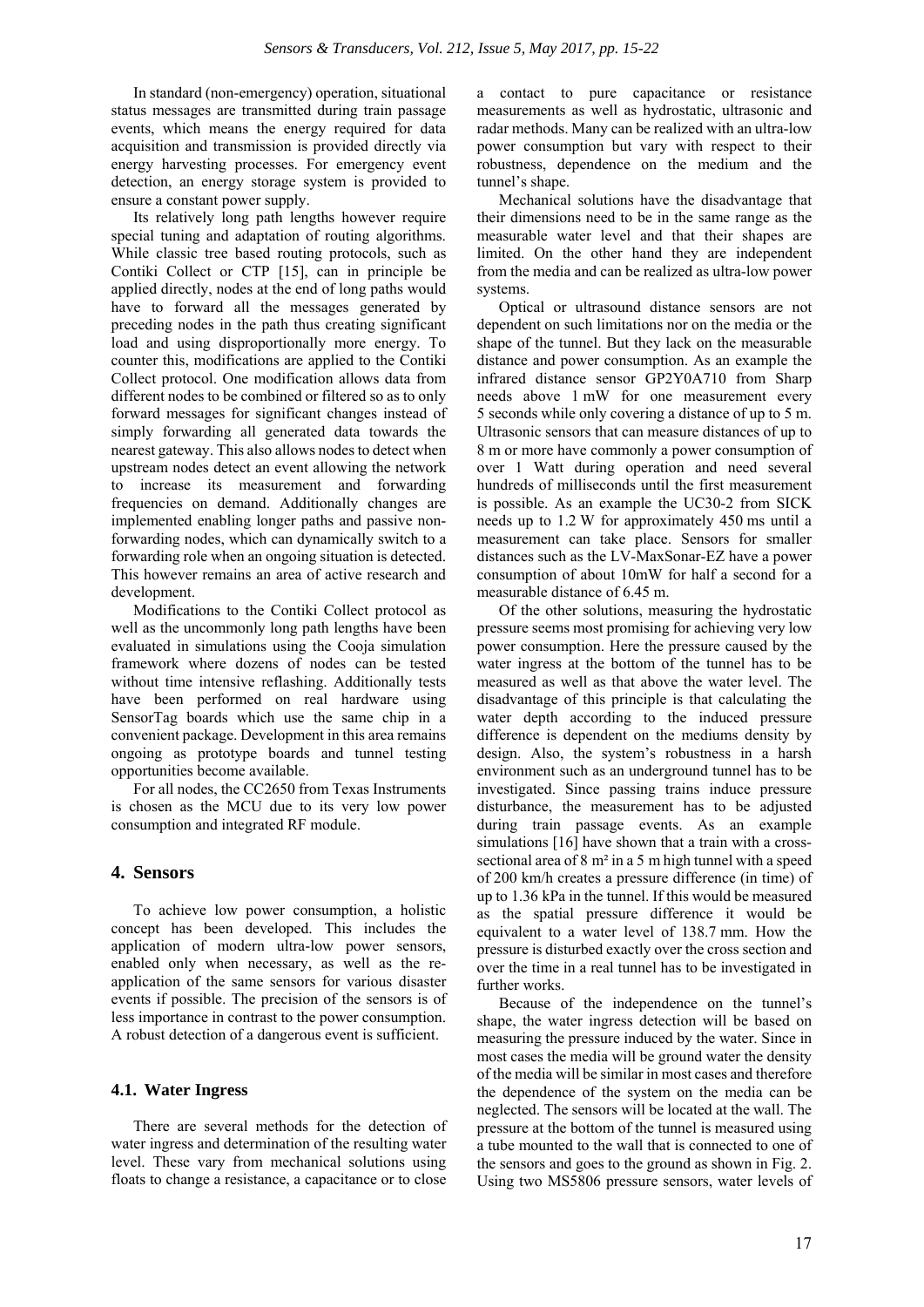up to 9 m with a precision of 0.13 cm can be measured while consuming less than  $3 \mu W$  for each sensor when measuring once per second in theory. A temperature sensor is also included that can be used for the other sensors in addition, reducing the overall power consumption.



**Fig. 2.** Schematic of the water level measurement system using a tube to measure the pressure at the ground of the tunnel.

The water ingress depth  $h_w$  can be determined using the pressure  $p_0$  at the base of the tube, the reference pressure  $p_{ref}$  above the water and assuming that the media is water:

$$
h_w = \frac{p_0 - p_{ref}}{\rho_w \cdot g},\tag{1}
$$

where  $\rho_w$  is the water's density and g is the acceleration of gravity. As the air in the tube is compressed by the water ingress within the tube, the measured pressure  $p_{tube}$  is lower than the real pressure at the end of the tube. In order to determine the pressure  $p_0$ , it is necessary to compensate the compression. This can be done using the ideal gas law:

$$
p \cdot V = n \cdot R \cdot T,\tag{2}
$$

and assuming a constant amount of air n and a constant temperature T. Therefore the product of the pressure and the Volume is constant. Assuming a constant cross-sectional area within the tube the height of the air column can be determined as:

$$
h_{air} = h_{tube} \cdot \frac{p_{ref}}{p_{tube}}
$$
 (3)

The pressure at the tube base is a summation of the air pressure due to compression and the water ingress within the tube:

$$
p_0 = p_{w, tube} + p_{tube} \tag{4}
$$

Reapplying the water depth equation, the total pressure  $p_0$  can be determined as:

$$
p_0 = \rho_w \cdot g \cdot (h_{tube} - h_{air}) + p_{tube} \tag{5}
$$

With (3):

$$
p_0 = \rho_w \cdot g \cdot h_{tube} \left( 1 - \frac{p_{ref}}{p_{tube}} \right) + p_{tube} \tag{6}
$$

Finally, inserting back into (1):

$$
h_w = h_{tube} \left( 1 - \frac{p_{ref}}{p_{tube}} \right) + \frac{p_{tube} - p_{ref}}{\rho_w \cdot g} \tag{7}
$$

This results in an air compression compensated formula to determine the water depth with respect to the measured pressure in the tube and above the water level.

#### **4.2. Fire**

To detect fires, the temperature and the amount of smoke are measured. Heat is measured using the integrated sensor of the pressure sensor. For the smoke detection three classical systems exists. While measuring the concentration of carbon monoxide either consumes too much power or is limited in life time, ionic sensors can reach a power consumption as low as  $25 \mu W$  [17] but consist of a radioisotope. Common photoelectric smoke detectors consume approximately 90  $\mu$ W. This power can be reduced down to less than  $6 \mu W$  by using ultra-low power microcontroller units (MCUs) and operational amplifiers and by reducing the sampling ratio down to one sample each 8 s [18]. Based on this and because of the German regularities regarding ionic materials, the smoke detectors are realized based on the photoelectric effect.

As shown in Fig. 3, an infrared LED emits light in a smoke chamber that has to be reflected by particles such that the reflection can be measured by a photodiode. To increase the robustness of the sensor against disturbances such as ambient light, the sensor measures the output of the photodiode when the IRLED is turned off additionally. As in [18], a measurement is done every 8 seconds. If smoke is detected, the interval is reduced down to 4 seconds and after another detection to 2 seconds. After three detections an alarm is triggered. This is done to reduce false alarms, while still keeping the response time lower than 22 seconds in the worst case.



**Fig. 3.** Schematic of a photoelectric smoke detector.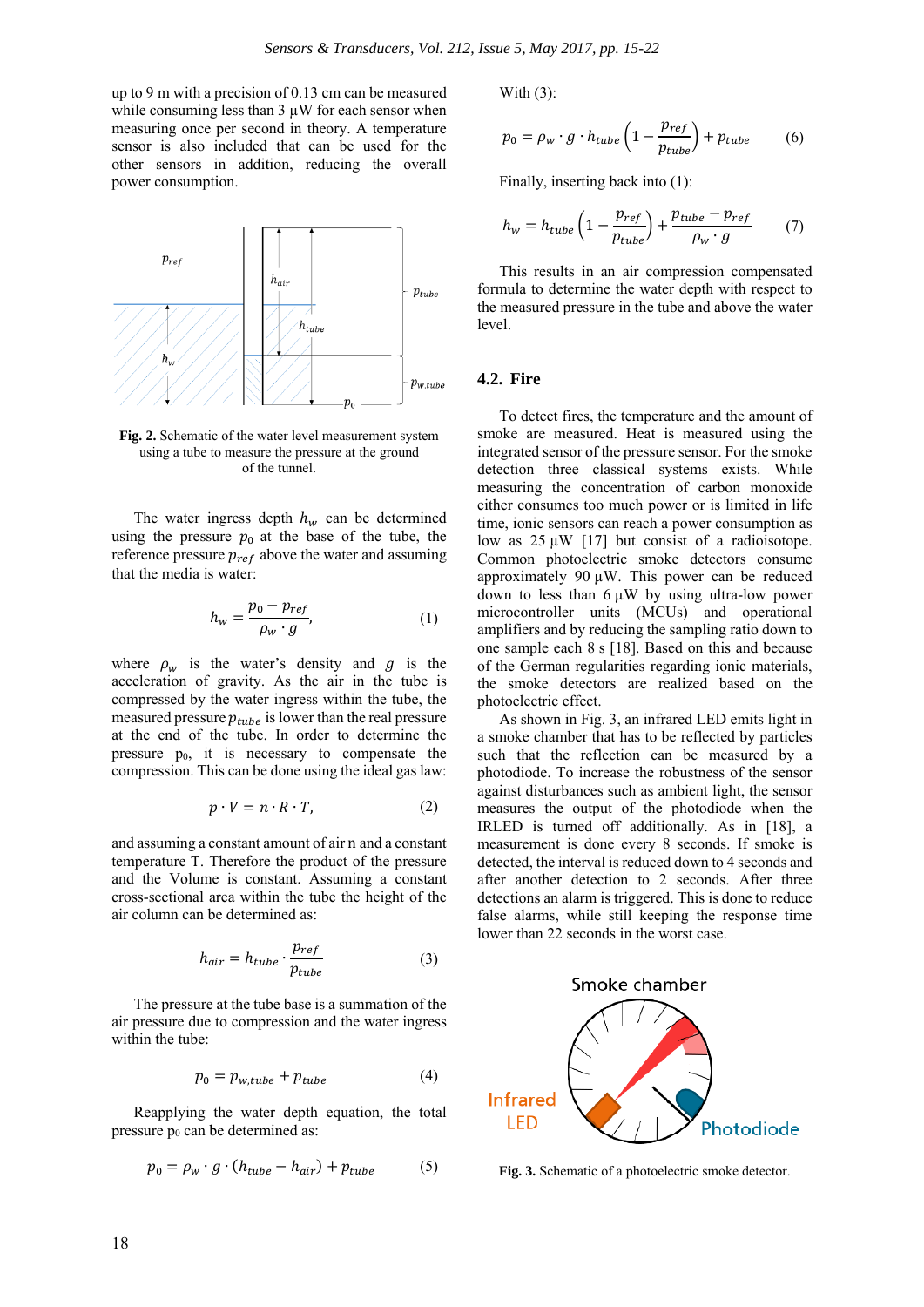#### **4.3. Explosion**

A typical blast wave as shown in Fig. 4 consists of a leading shock wave and positive pressure phase followed by a negative pressure phase. To estimate its effect on the tunnel's structure and the potential harm on train passengers the most important information is its peak pressure and its impulse of the positive pressure phase.

To measure the blast wave, an acoustic emission sensor, the VS150-M, has been chosen which has been tested successfully in previous projects performed by researchers at the EMI [19-20]. It generates an electrical signal from the deformation of the sensor using a piezoelectric element and therefore needs no supply power. Nevertheless, to measure its signal, an electric subsystem is needed because it is damped if the ADC of the CC2650 is used directly. As in previous work, the most power saving system [21] is to measure the exceedance of several thresholds instead of amplifying the signal. For this purpose three MOSFETs are used that will consume up to  $9 \mu W$ during normal operation. As opposed to the water ingress and fire detection sensors, the signal of the VS150-M can be used to wake up the MCU in case of an explosion. This allows measuring the start time of the event, the exceedance of different thresholds and the duration of the blast. As it is not important for the system to be sustainable during a disaster event, as it will have enough stored power, the power consumption after the wake up can be neglected.

Given the time how long the thresholds are exceeded, the peak pressure and impulse of the blast wave can be approximated. Using several nodes this is enough to estimate the severity of the blast as well as the energy released.



**Fig. 4.** Example of the Friedlander waveform of a blast wave.

Due to the physical sensor node layout and the limitations of ultra-low power WSNs with regard to time resolution and synchronization, an exact determination of explosion position is not feasible. Using empirically determined thresholds based on the results of in-house explosion experiments at the EMI [19], [22-23] the sensor system can however determine the remaining structural capacity of tunnel walls based on the peak pressure and specific impulse observed at the node. The expected variable impact distance of 0-50 meters (based on 100 m node spacing)

can be taken into account when establishing these thresholds.

#### **5. Sensor Nodes**

The sensor nodes consists of 3 boards, one for the communication, one for the sensors and one for the energy supply. The communication board consists of the TI CC2650 EM board and an adapter board for the node's stack (as shown in Fig. 5). The microcontroller has an integrated radio module and is used to control all other boards. The EM board integrates a PCB antenna and has the option to mount an external antenna using a SMA connector. It has a sensitivity of -97 dB and a maximum transmission power of +5 dBm. On outdoor range tests distances of up to 200 m where possible without packet losses.



**Fig. 5.** CC2650 EM Board and Stack Adapter.

The sensor board (see Fig. 6) integrates all three sensor types. The explosion detection circuit is shown on the left side. It consists of the three MOSFETs in combination with an adjustable voltage divider for the threshold exceedance detection and an operational amplifier for the direct signal measurement.



**Fig. 6.** Sensor Board.

The smoke detection circuit is shown on the right. It consists of a constant current source and a current to voltage conversion circuit. The IR LED and photo diode as well as the ultrasound sensor are located externally. The pressure sensor is shown at the upper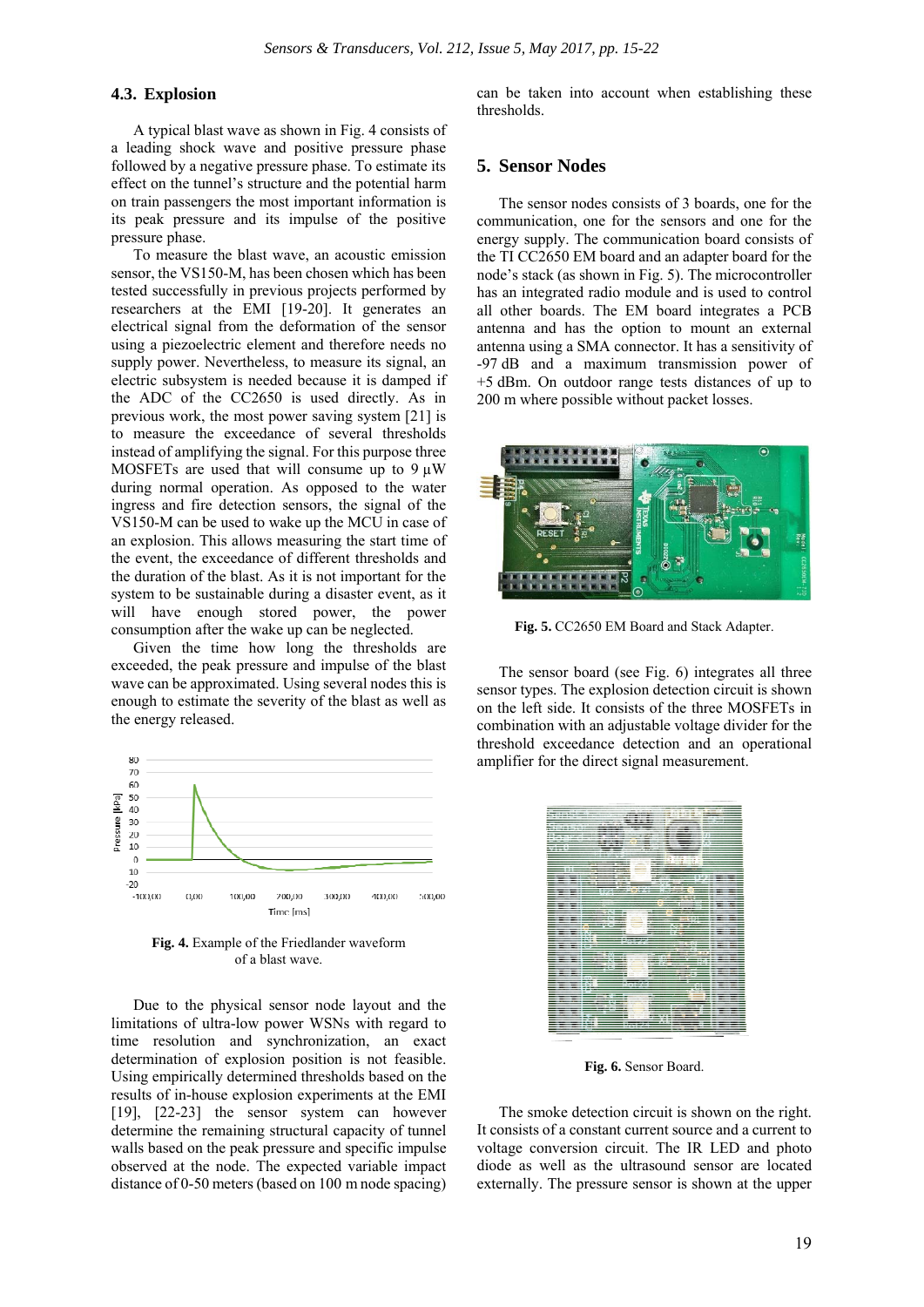right corner and is connected to the I2C interface of the microcontroller.

The energy harvesting board is under development.

#### **6. Experiments**

To measure the different sensor subsystems power consumption, the Agilent B2901A has been used as the power source and measure unit. In all cases the power consumption of the whole system has been measured. The power consumption of the single parts is then derived as the difference between the power consumption of the system when the subsystem under test is not powered by the microcontroller and when it is powered and used for data acquisition. This is done according to parasitic effects that occurs for example when the pressure sensor if powered directly but connected via I²C to the sensor board. It is also necessary to measure the subsystems integrated in the sensor board.

For the water ingress detection system a single pressure sensor increases the power consumption by 14.79 µW when no measurement is done and 40.08 µW if the pressure and temperature is measured once per second. Therefore the power consumption of the data acquisition is  $25.29 \mu W$  which could be reduced to 3.16 µW if the pressure is measured only once every 8 seconds. This would result in a total power consumption of 17.95 µW for the water ingress detection sensor system.

The power consumption of the smoke sensor varies between 4.06  $\mu$ W for the breadboard design as shown in [1] and  $7.75 \mu$ W for the sensor board. In both cases one measurement has been taken every 8 seconds. This time interval is chosen as an acceptable response time

The power consumption of the explosion detection system is measured to be  $0.05 \mu W$  during normal operation. As the power consumption of the explosion detection system after a detection is not of importance it has not been measured.

To validate the sensor system different functional tests has been done. In Fig. 7 a depth measurement in a water pipe filled with tap water is shown. The hydrostatic pressure at the bottom is measured using a hose connected to a MS5806 pressure sensor located above the pipe.

The water depth is calculated according to Equation (7) using the measured pressure and a previous measured reference pressure. The compression of the air is compensated for the 645 mm long hose. Here the mean error between the nominal and measured depth increases from 1.2 mm for a real depth of 0 mm up to -14.6 mm for a real depth of 500 mm. This corresponds to a relative error of up to 4.32 % as shown in Fig. 8.

To validate the smoke detection system its response to the application of a test spray is shown in Fig. 9. Here a measurement is done every 0.25 seconds in contrast to normal operation. The response of the

smoke detector when the IRLED is turned on is shown in red. This can be compared with the response when the IRLED is turned off as shown in orange. The induced difference between both measurements is increased from an average difference of 203.77 mV before the test spray is applied to 758 mV for the peak difference after the application.



**Fig. 7.** Calculated depth from pressure readings.



**Fig. 8.** Relative difference between the nominal and measured depth with respect to the nominal depth.



**Fig. 9.** Response of the smoke sensor when using a test spray as a function of voltage [mV] over time [s]. Red: IR LED turned on, Orange: IR LED turned off.

The explosion detection system has been validated in previous work. The characterization of the actual system and its adaptation to a metro tunnel is ongoing.

#### **7. Discussion**

The power consumption of most subsystems complies with the previous assumptions. Only the pressure sensor increases the power consumption higher as predicted. The power needed for taking one measurement per second of 25.29 µW can be also caused by the activation of the I²C interface of the microcontroller. In contrast to that even the needed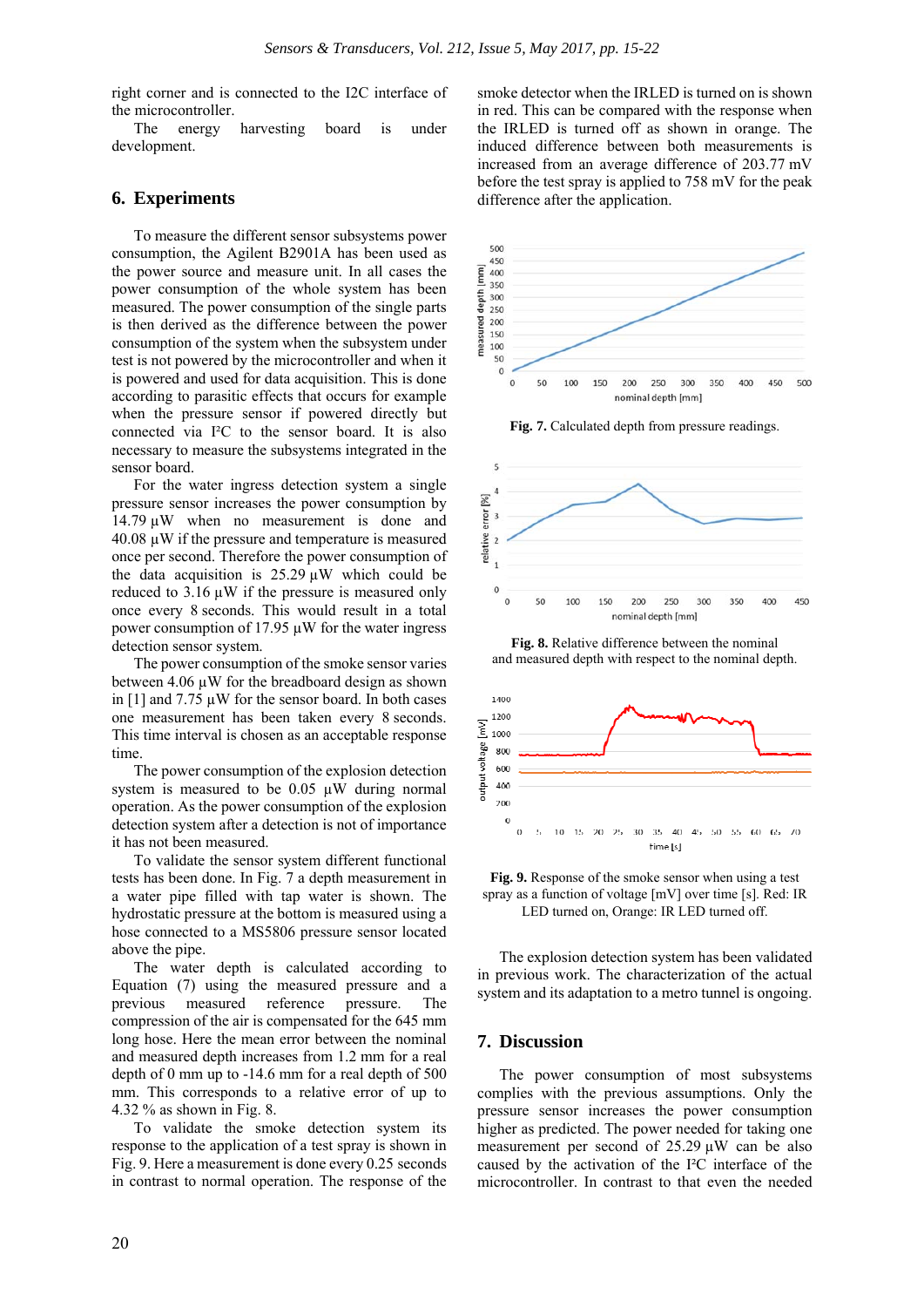14.79  $\mu$ W when no measurement is done is about five times higher than the power consumption given by the sensors datasheet. A final explanation cannot be found. Nevertheless the output of the senor is very good. Its response is very linear and the accuracy of the derived water depth is sufficient for the rescue forces to get a situational awareness as its relative error is always lower than 4.32 %. The functional test is not sufficient to draw a conclusion, what the reason is for the more or less constant relative error. To exclude a gain error of the sensor itself a measurement of specific pressures would be necessary. More likely the several assumption for the compression compensated formula to calculate the depth will be the reason. Nevertheless, this error is acceptable to create a situational awareness.

The power consumption of the smoke sensor varies between 4.06 µW for the breadboard design and 7.75 µW for the integrated system. This difference can be caused by losses induced by the printed circuit board track and by slightly different components used for the PCB design. All in all the power consumption lies in the range expected with respect to [18]. The response of the smoke detector to the application of a test spray caused an increase of the output difference of a factor of up to 3.7. This verified the general functionality of the sensor. A more precise application of a specified amount of smoke particles per volume would be necessary to characterize the smoke detector.

The power consumption of  $0.05 \mu W$  for the explosion detection circuit is less than the power consumption that can be measured reasonably with the given test setup. Therefore it can't be seen as a correct measurement. But it shows that the power consumption will be less than the predicted one according to the maximum ratings of the datasheet of the MOSFETs. The functional test and calibration of the integrated explosion detection system remains an area of active research and development.

#### **8. Conclusions**

A concept for a wireless sensor network for monitoring underground metro systems, specifically focusing on the requirements and design of the sensors themselves, has been presented. As energy autonomy is desired, low energy consumption of the components, while maintaining the minimum sensing integrity and resolution, is of highest priority.

Using a highly integrated MEMS pressure sensor, ULP components for a smoke detector with a reduced sampling rate and an acoustic sensor for the explosion detection, the expected average power consumption for the sensor system in normal operation can be reduced to 7.8  $\mu$ W for upper nodes and 35.9  $\mu$ W for lower nodes. In this case, smoke and water depth are measured every eight seconds. The accuracy of the depth measurement is capable for giving the rescue forces a situational awareness. The smoke detector is very sensitive as its output is increased by a factor of more than three. Therefore, the combination of both

nodes provides the capability of detecting explosion, fire and water ingress, while only consuming very low power.

In further work, a hose ending for the pressure sensor has to be developed that ensures robustness of the system in such a harsh environment like a metro. In addition, the pressure disturbances in the tunnel systems induced by passing trains has to be analyzed.

Using the presented sensor system, a larger security management and emergency response system will be developed. All interested parties, such as metro network operators and rescue forces, will be informed in real-time of critical developments. This includes the degradation of tunnel structural integrity and impairment of traversability of tunnel segments in addition to the direct sensor readings. This will help to minimize the secondary damage (e.g. in terms of human life) of disaster events in metro tunnel systems.

#### **Acknowledgements**

This work is part of the research project "Sensorbased Security and Emergency management system for underground Metro system during disaster events" (SenSE4Metro) and is funded by BMBF (German Federal Ministry of Education and Research) through the joint program "International cooperation in civil security research: Cooperation between Germany and India" under Grant No. 13N13039.

#### **References**

- [1]. J. Vincke, S. Kempf, N. Schnelle, C. Horch, F. Schäfer, A Concept for an Ultra-low Power Sensor Network - Detecting and Monitoring Disaster Events in Underground Metro Systems, in *Proceedings of the 6th International Conference on Sensor Networks*, 2017, pp. 150-155.
- [2]. SenSE4Metro. [Online]. Available:
- http://www.sense4metro.org/ [Accessed: 04-04-17].
- [3]. M. Ceriotti, *et al.*, Is there light at the ends of the tunnel? Wireless sensor networks for adaptive lighting in road tunnels, in *Proceedings of the 10th ACM/IEEE International Conference on Information Processing in Sensor Networks (IPSN)*, 2011, pp. 187-198.
- [4]. L. Mottola, G. P. Picco, M. Ceriotti, Ş. Gunǎ, A. L. Murphy, Not All Wireless Sensor Networks Are Created Equal: A Comparative Study on Tunnels, *ACM Transactions on Sensor Networks*, Vol. 7, No. 2, Sep. 2010, pp. 15:1–15:33.
- [5]. Z. Sun, I. F. Akyildiz, Channel Modeling of Wireless Networks in Tunnels, in *Proceedings of the IEEE Global Communications Conference (GLOBECOM)*, New Orleans, LA, USA, 2008, pp. 1-5.
- [6]. D. Wu, L. Bao, R. Li, A holistic approach to wireless sensor network routing in underground tunnel environments, *Computer Communications Archive*, Vol. 33, No. 13, Aug. 2010, pp. 1566-1573.
- [7]. H. Jiang, L. Chen, J. Wu, S. Chen, H. Leung, A Reliable and High-Bandwidth Multihop Wireless Sensor Network for Mine Tunnel Monitoring, *IEEE Sensors Journal*, Vol. 9, No. 11, Nov. 2009, pp. 1511-1517.